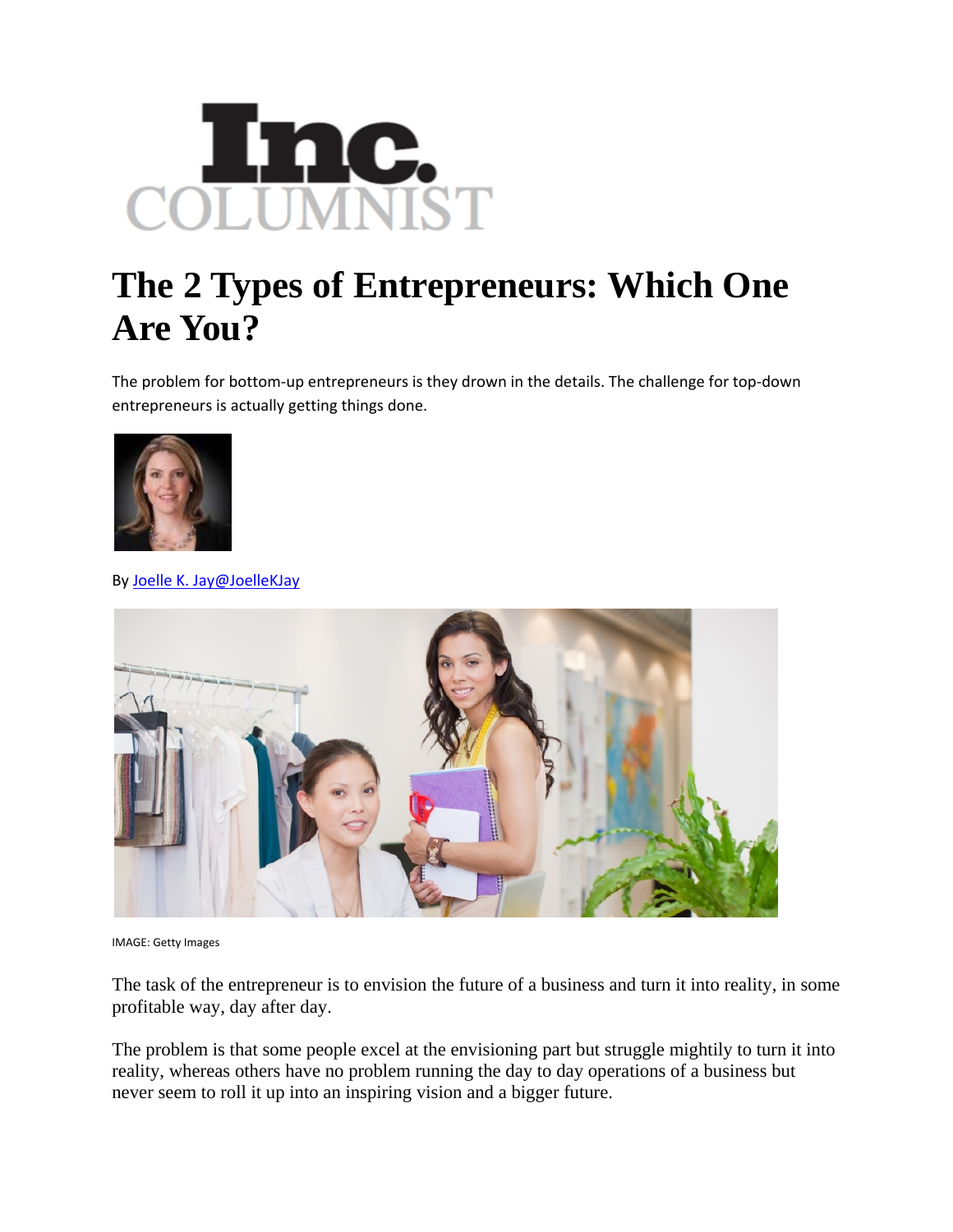The difference lies in the way we think. Some of us are "top down" thinkers, and some think "bottom up." You can learn to balance both ways of thinking for better results in your business.

And you must, because this same dichotomy can be seen throughout a business. It shows up in the contrast between:

- Ideas versus details
- Trends versus data
- Intuition versus analytics.

Of course none of these should be dichotomies at all; the wise entrepreneur learns to bring them together for a more holistic view.

Let's define these two types of thinking and look at a few examples.

## **Top Down Entrepreneurs**

**A top-down entrepreneur** starts with the big picture, and then eventually turns that picture into a framework and eventually the details to make it a reality.

If an artist was a top-down thinker, she would visualize a sculpture in her mind, and then consider several ways to start, and eventually begin the detailed work of sculpting.

If a web-developer was a top-down thinker, he would consider the big idea of the website and its purpose, then chunk it out into sections, and eventually fill those sections in as pages with content.

The challenge for top-down thinkers is that they can get very excited about their big ideas, but the more and more they have to chop their aspirations into practical decisions and day-to-day reality, they find themselves losing steam. In the worst cases, these entrepreneurs can be seen spinning brilliant ideas all day long but never actually getting anything done.

## **Up Entrepreneurs**

**A bottom-up entrepreneur** starts with the details, then eventually see the themes in those details emerge into a framework, from which they can then expand into a big picture vision.

If an artist was a bottom-up thinker, she would enjoy the daily creation of new pieces, putting paintbrush to canvas, or creating multiple versions of a sculpture, or tinkering with different kinds of mosaics, all the time focused on the doing of the work. Over time, themes would emerge, and she would develop a framework--perhaps a series of sculptures, and eventually that series would emerge with an inspiring theme and be presented to the world as one masterpiece.

If a web-developer was a bottom-up thinker, he would draft wireframes and site maps, and then bring those together into broader pages, and eventually synthesis the pieces into one cohesive whole.